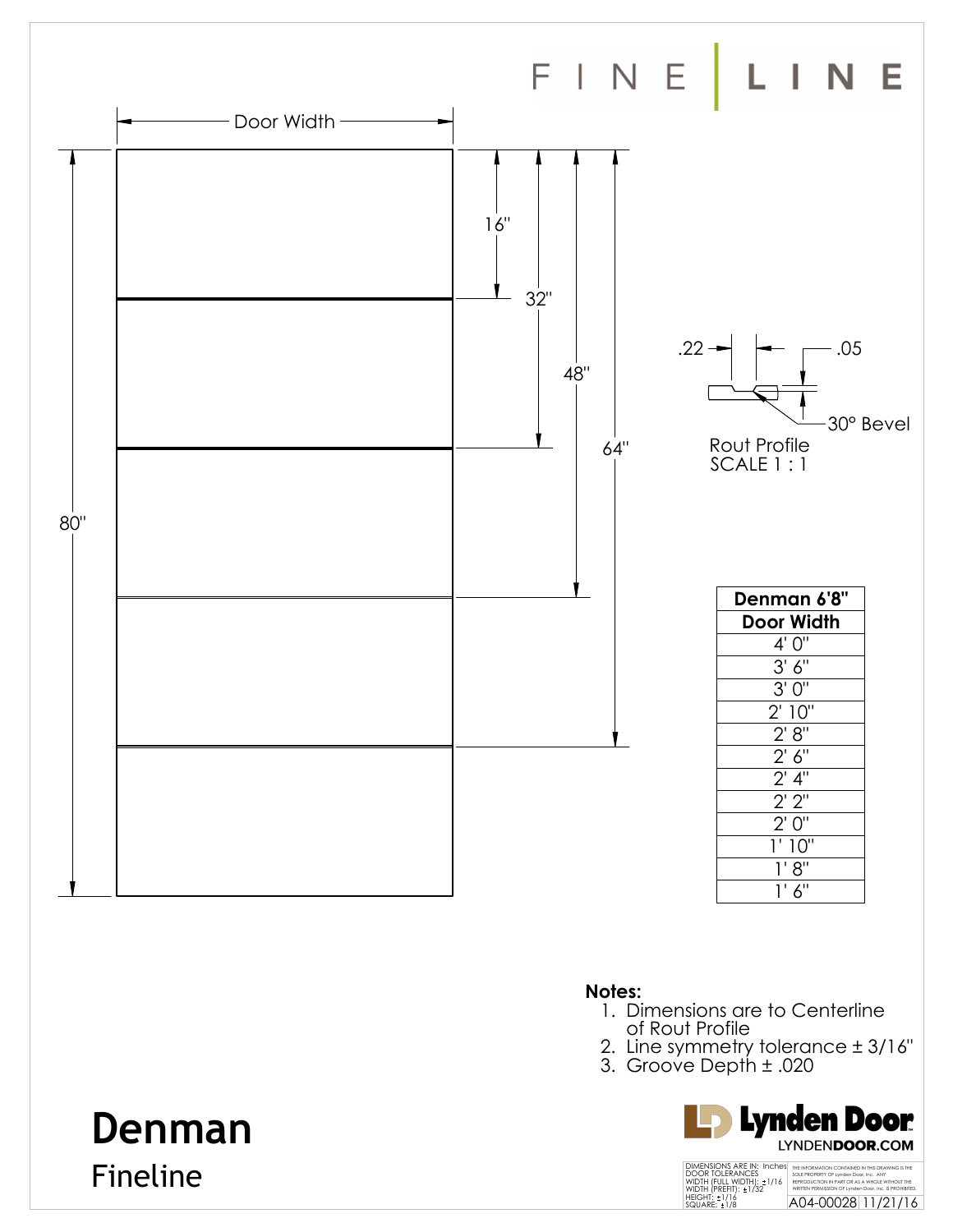

### **Notes:**

- 1. Dimensions are to Centerline of Rout Profile
- 2. Line symmetry tolerance ± 3/16"
- 3. Groove Depth ± .020



# **Denman** Fineline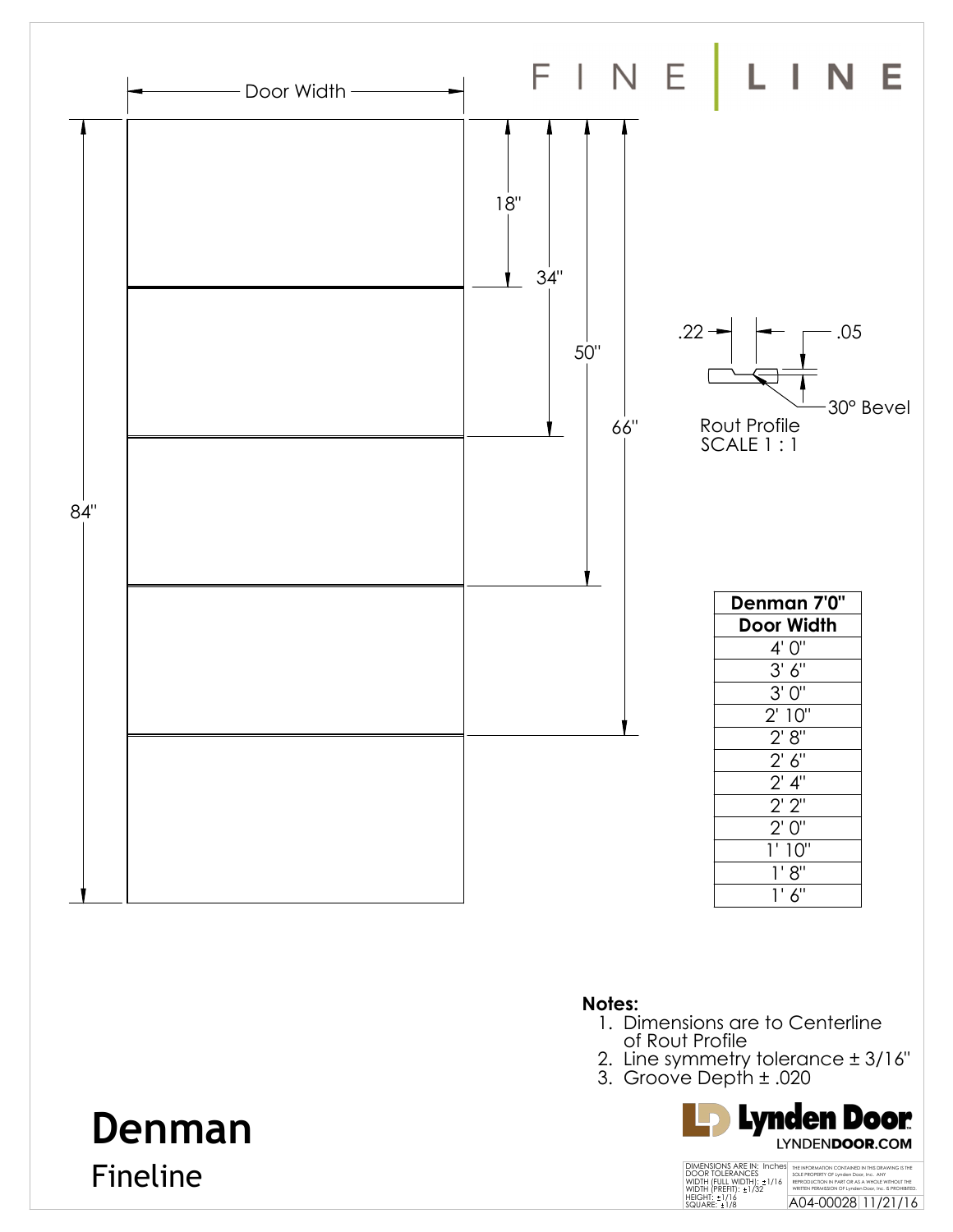

#### **Notes:**

- 1. Dimensions are to Centerline of Rout Profile
- 2. Line symmetry tolerance ± 3/16"
- 3. Groove Depth ± .020



# **Denman** Fineline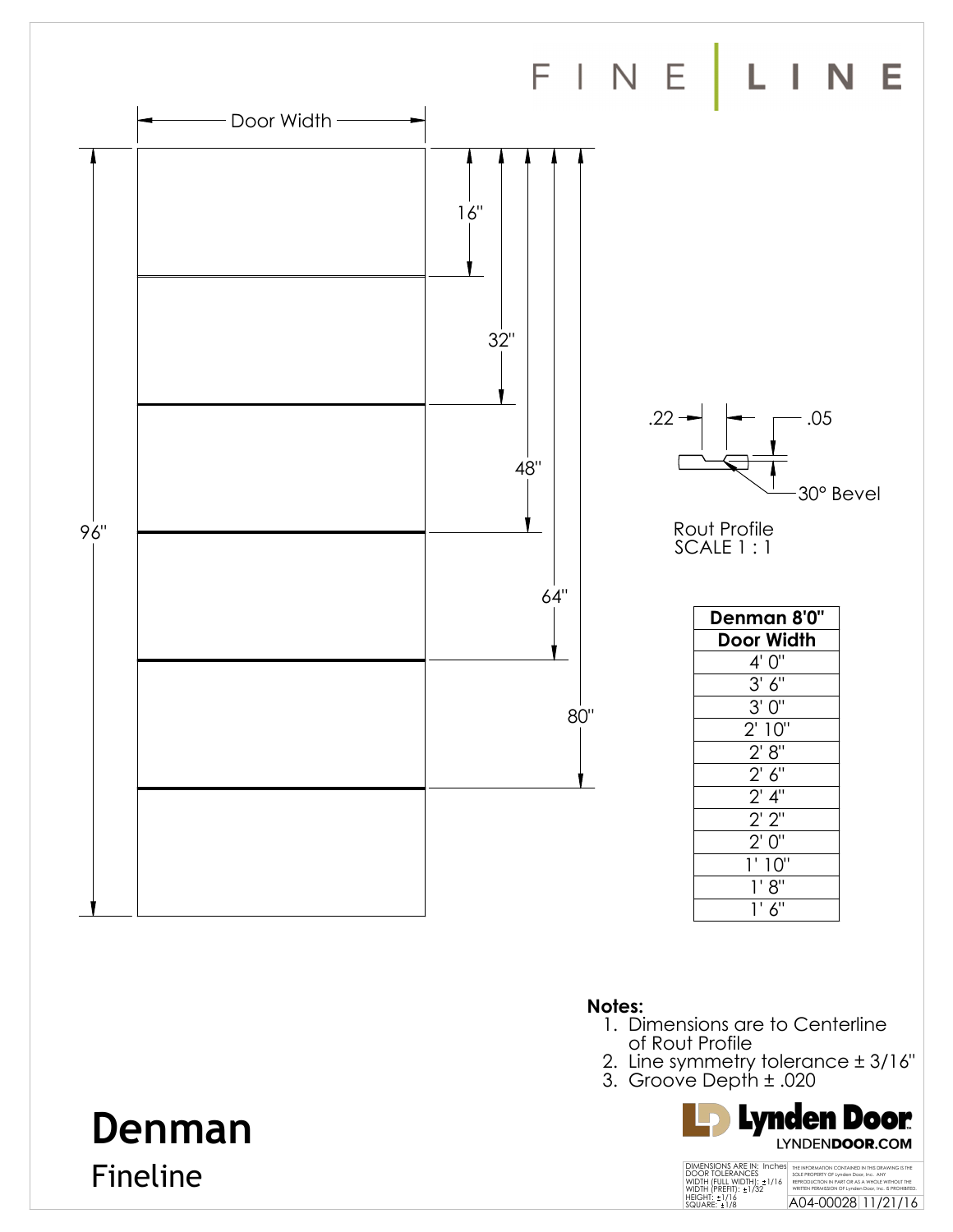

**Denman**

Fineline GA

#### **Notes:**

- 1. Dimensions are to Centerline
- of Rout Profile
- 2. Line symmetry tolerance ±1/32"
- 3. Groove Depth ± .020

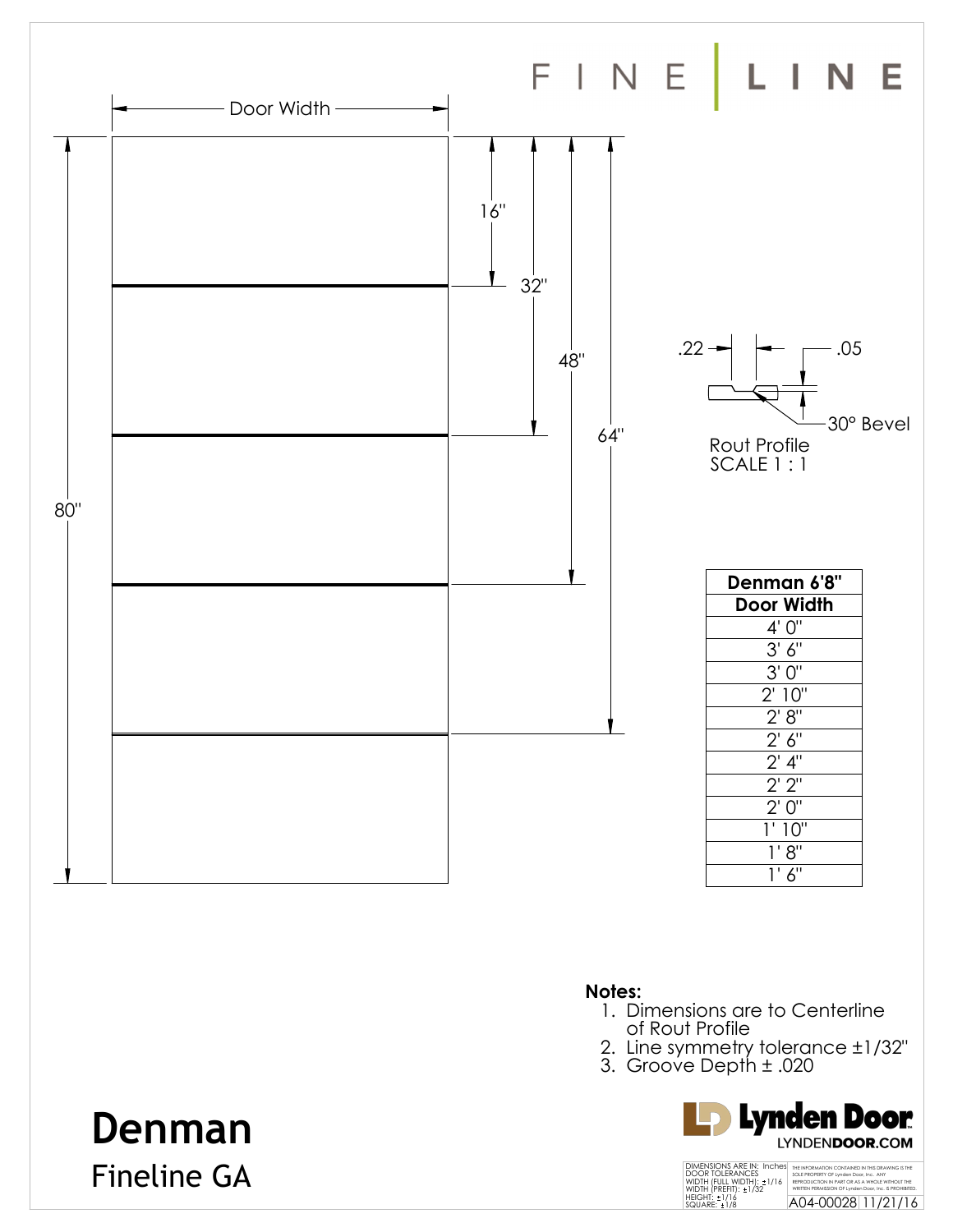

- 1. Dimensions are to Centerline of Rout Profile
- 2. Line symmetry tolerance ± 1/32"
- 3. Groove Depth ± .020



# **Denman** Fineline GA